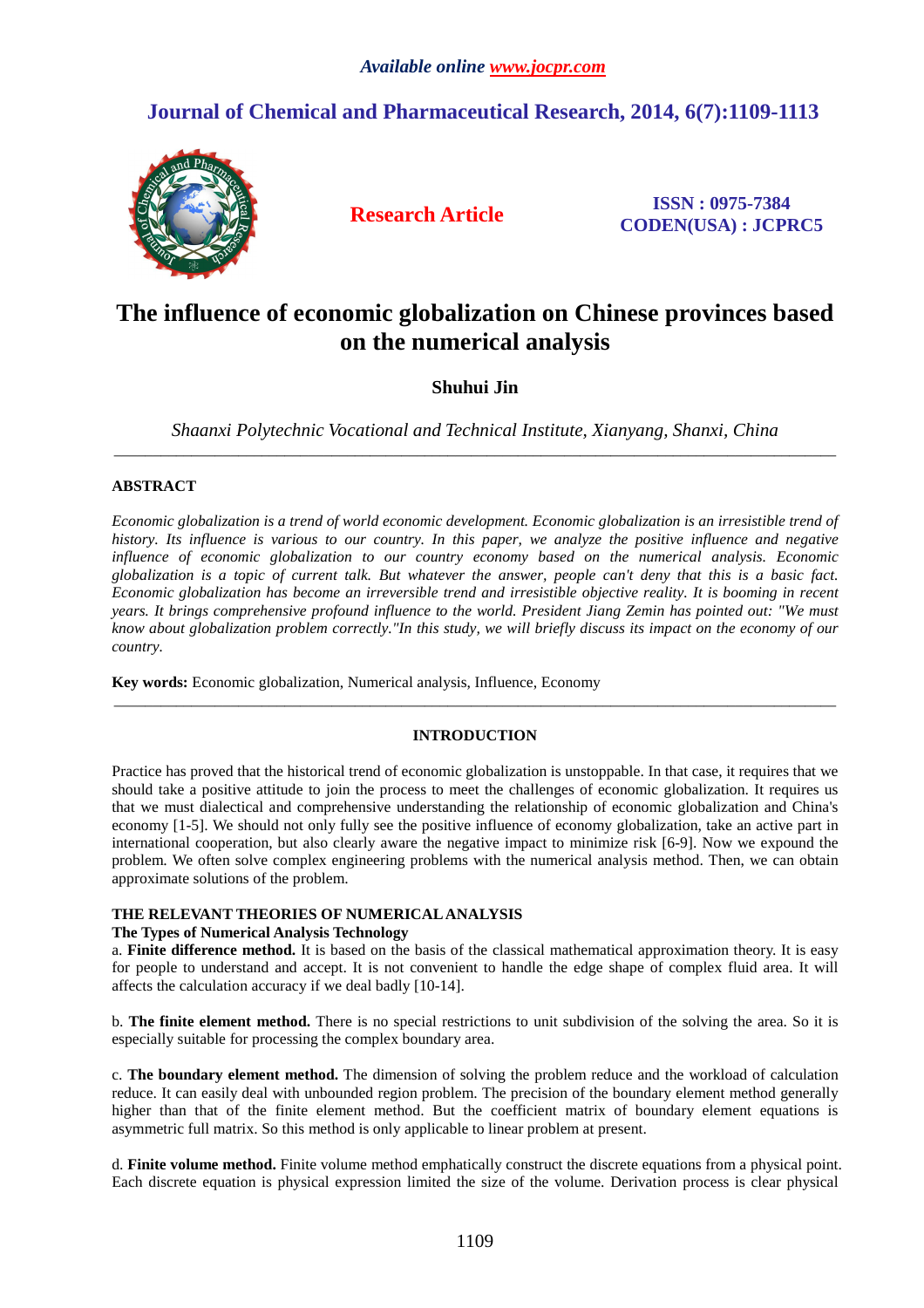concept. The discrete equation coefficient has certain physical meaning. It can guarantee the discrete equations with the conservation properties. But it's inconvenience to analyze the mathematical characteristics of discrete equation.

*\_\_\_\_\_\_\_\_\_\_\_\_\_\_\_\_\_\_\_\_\_\_\_\_\_\_\_\_\_\_\_\_\_\_\_\_\_\_\_\_\_\_\_\_\_\_\_\_\_\_\_\_\_\_\_\_\_\_\_\_\_\_\_\_\_\_\_\_\_\_\_\_\_\_\_\_\_*

e. **Finite analysis method.** Finite analysis solution is continuously differentiable in the local area of each node. It has high precision. The finite analysis method has the properties of automatic wind. There is no distortion problem of the numerical oscillation.

#### **The Application of the Numerical Analysis Technology**

Numerical analysis technology applied to the practical problem must be experienced the following process in Table 1.

## problem Unknown Mathematical description ₹ governing equation Algorithm research Known problems Application development Analysis modeling Put forward improvement analysis model program Numerical calculation The calculation results The result processing No yes

#### **Table 1: The application process**

#### **THE REASON OF ECONOMIC GLOBALIZATION DEVELOPMENT IN THE 1990S**

Traced back to the process of economic globalization, discovered the new world of Columbus is its start. The outbreak of the second world war in the 1930s forms the interconnected world economy and the growing trend of interdependence reinforced. In the 1990s, economic globalization has become a trend. The economy is accelerated development. The accelerated development must have reasons, the author thinks that there are mainly the following aspects:

**The International Situation is Thawing.** All countries in the world regard economic development as the central task. They join in the international market actively, the contacts between the countries around the world have reinforced. After the end of Cold War, great changes have taken place in the world situation. The international situation tends to ease. The maintenance of world peace and promoting economic development become a theme of The Times. All countries in the world implement a positive economic policy. We should speed up the industrial structure adjustment. The economic development becomes the central task. They are committed to the improvement of comprehensive national strength. In order to take one long, fill yourself short, all countries take part in the international economic environment with a positive attitude. The links between the countries strengthen. Coordination and competition coexist. Resource flows around the world. In a larger extent, the resource achieve the efficient allocation. Thus, it promote the economic ties and exchanges around the world. The globalization process speeds up.

**The Ever-changing High-tech is the Premise and Foundation of the Economic Globalization Rapid Development.** The rapid development of modern science and technology, it can transform into productivity and realize the economic benefits. At the same time, the time becomes shorter and shorter. The science and technology play an important role in economic growth. Especially with the common application of electronic computers, the communications and transportation modernization, they make the contact of the world economy closer. Modern technology has increasingly become the material basis of promotion the economic globalization rapid development.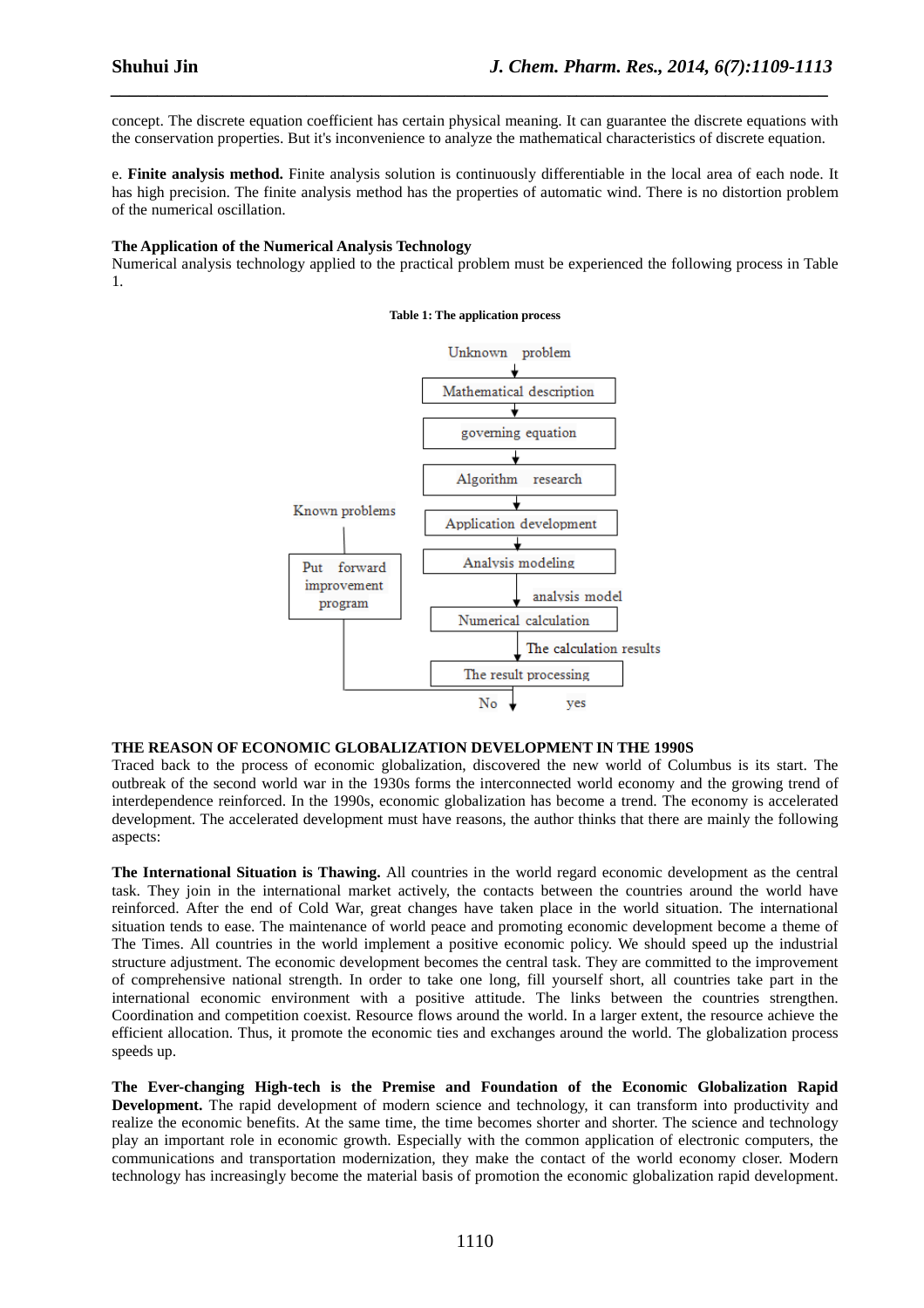Practice has proved, science and technology progress is the source and motivation of the world economy growth and extension. It is the root cause of the economic globalization and rapid development.

*\_\_\_\_\_\_\_\_\_\_\_\_\_\_\_\_\_\_\_\_\_\_\_\_\_\_\_\_\_\_\_\_\_\_\_\_\_\_\_\_\_\_\_\_\_\_\_\_\_\_\_\_\_\_\_\_\_\_\_\_\_\_\_\_\_\_\_\_\_\_\_\_\_\_\_\_\_*

**Rapid Expansion of Multinational Companies is the Dominant Force in the Economic Globalization.** The 97 investment report data suggest that the world has 44000 the parent company of multinational company and 280000 subsidiaries and affiliated companies in foreign countries. They form a vast global production and sales system. These multinational companies control about a third of the world's production. They master the 70% of the world's direct investment, two-thirds of the world trade and more than 70% of the patents and other technology transfer, because the production and marketing of multinational companies are accrossing borders and regions. It is a worldwide on the implementation of optimal resources allocation and the combination of production factors, so as to greatly promote the further development of economic globalization. And multinational company itself also becomes a dominant force and main carrier of economic globalization.

### **The Liquid International Capital is Extremely Strong Driving Force of the Economic Globalization Rapid**

**Development.** Along with the progress of science and technology, the emergence of the emerging industrial sectors, in order to accelerate the development of its economy, improve the country's international competitiveness, the vast majority of countries in the world have introduced preferential policies to attract foreign capital. At the same time, profit-seeking capital nature also makes capital liquidity. So the international capital expand exponentially. It forms the world's financial system. This international globalization of contemporary capital is the world's economy rapid globalization boosters. This will help to optimize allocation of capital around the world. This promote the development of world economy and trade and accelerate the process of economic globalization.

#### **THE INFLUENCE OF ECONOMIC GLOBALIZATION ON OUR COUNTRY'S ECONOMY**

Practice has proved that the historical trend of economic globalization is unstoppable. In that case, it requires that we should take a positive attitude to join the process to meet the challenges of economic globalization. It requires us that we must dialectical and comprehensive understanding the relationship of economic globalization and China's economy. We should not only fully see the positive influence of economy globalization, take an active part in international cooperation, but also clearly aware the negative impact to minimize risk. Now we expound the problem.

#### **The Positive Impact of Economic Globalization.**

a. Economic globalization is beneficial to attract foreign investment in China. It can make up for the inadequacy of domestic construction funds. Economic globalization makes the capital flow internationalization. The mutual investment between countries is increasing frequent. We can take advantage of the favorable international situation, make full use of the capital, technology, management experience and high-quality talent through foreign companies' investment especially multinational companies. Finally, the economy of our country develops rapidly. By the end of 1997, in the world's top 500 largest multinational companies, there are more than 200 companies come to China to invest." In our country the actual use of foreign capital is \$280 billion in the period of the ninth five-year. On the one hand, it makes up for the lack of construction funds in our country through attracting foreign investment. On the other hand, it is also helpful to introduce foreign advanced science, technology and management experience for our country.

b. Economic globalization has accelerated the pace of China's industrial structure adjustment. Economic globalization accelerates the process of industrial structure adjustment around the world. Countries all over the world especially in developed countries are stepping up to industrial structure adjustment. We should take advantage of this opportunity, constantly adjust and optimize industrial structure according to the needs of the market. We should adjust the processing industry, such as traditional textile, coal, metallurgy, machinery and so on. We should improve the high technology industry in the proportion of the national economy. Especially, the current must vigorously promote technological progress. Through equipment updating and technology import, we improve the skill level of pillar industry and leading industry. Gradually narrow the gap of existing technology with the developed countries. We can realize the leap-forward development of the technology in our country with the trend of economic globalization.

c. Economic globalization is beneficial to make high-tech industry become a pillar industry of our country. It can lead to the development of national economy departments. It is a new economic growth point. With the rapid development of high-tech, it provided the impetus support for economic globalization. The opening of the global Internet provide a convenient conditions for our country to make full use of international information resources and technology. The rise of information economy, on the one hand, it greatly promote the global production and consumption. On the other hand, it also lead to the rapid development of the world information technology industry. In the global information industry, information technology and information industry of our country also got great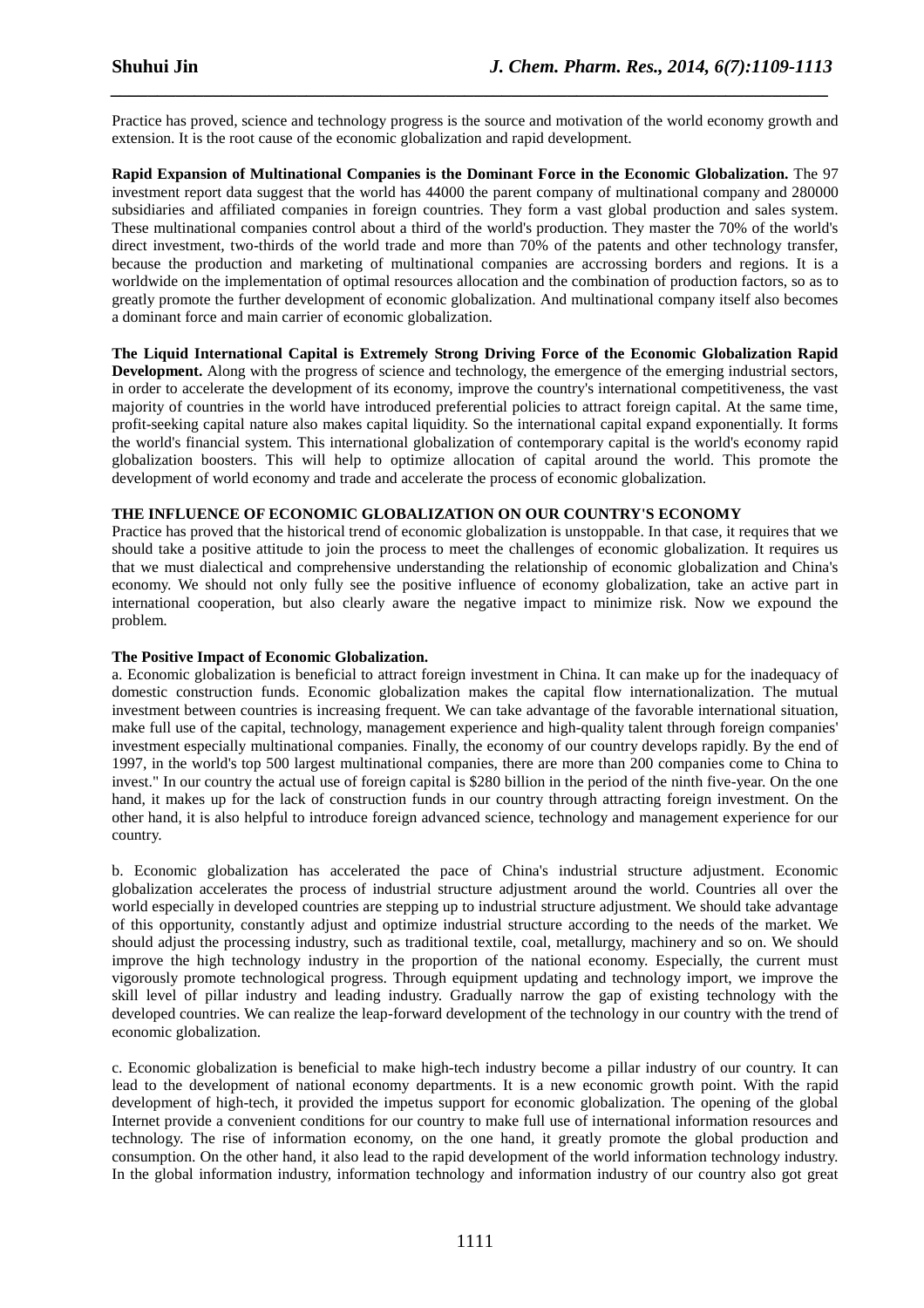development. Our government has taken the information industry as the foundation of the national economy. And it will lead to the development of other industries, become a new economy growth point in our country.

*\_\_\_\_\_\_\_\_\_\_\_\_\_\_\_\_\_\_\_\_\_\_\_\_\_\_\_\_\_\_\_\_\_\_\_\_\_\_\_\_\_\_\_\_\_\_\_\_\_\_\_\_\_\_\_\_\_\_\_\_\_\_\_\_\_\_\_\_\_\_\_\_\_\_\_\_\_*

d. Economic globalization is beneficial to our country. It can promote the development of foreign trade. The rapid development of economic globalization, we should weaken the trade barriers and provide more favorable environment for the world trade smooth development. Although the technology is outdated and the funds is lack in our country in general, as a human resource power, we can give full play to the advantages of human resources in our country. We can develop the labor-intensive industries of developed countries advanced technology. We can continuously extend the shares of daily consumer goods in the international market. So you can play advantage, foster strengths and circumvent weaknesses. The influence path of trade on income distribution is shown in table 2.



#### **Table 2: The influence path of trade on income distribution**

#### **THE NEGATIVE IMPACT OF ECONOMIC GLOBALIZATION ON OUR COUNTRY'S ECONOMY**

**Economic Globalization put forward Severe Challenges to our Country's Economic Development.** Today's economic globalization is formed and developed under the condition of the old international economic order. It is on the premise of not equal competition. It reflects and represents the will and interests of the developed countries follows the competition principle of "law of the jungle". Compared with the developed countries, the overall level of economic development is still very low. On the whole, especially the developed countries is in the active status in the field of leading industries and high-tech. The developing countries and developed countries is in unequal status in the international competition. The developing countries had to passive subordinate status in the reality international competition. In the process of economic globalization, developed countries are the biggest beneficiaries. The hit and damage is obvious suffered by the developing countries. As the biggest developing country, China's impact and losses are inevitable. To some extent, these restrictive factors will pose a threat to the economic development of our country. They will face severe challenges.

**Economic Globalization Makes the Economic Security of our Country under Threat.** Because the developed countries have the advantage in capital, technology, management, talents, trade, finance and other aspects. The developed countries use its mature market economy operation way in the process of economic globalization advance. They use the power of the world market, and multinational companies are the carriers. In order to maintain their own interests, developed countries are often at the expense of the interests of developing countries. They implement restrictions and sanctions to developing countries. They manufacture frictions in trade and intellectual property rights with all sorts of excuses. Due to the weak economy strength, low development level, developing countries are in a weak position in the fierce international competition. In terms of our country, a domestic industry, market, resources, environment, science and technology are faced with the challenge of developed countries in different degrees. And the biggest impact is the national industry of our country. This is not only for national industry is the core issue of economic security in our country, but because our country's national industry overall strength is not strong, the technology level is low, the competitiveness is not strong. So they will be washed out by foreign multinational companies which threaten the economic security of our country. So we should further study the safety of the national industry in our country.

**The New Situation, New Problems Appeared in the Process of Development Make our Country faced with Challenges in Participating in the Economic Globalization.** Economic globalization is the world trend of historical development. We passively accept, not as good as actively participate. Therefore, China implement reform and opening up and take an active part in international cooperation and competition. We participate in the globalization competition of economic development with a positive attitude. And we have achieved remarkable